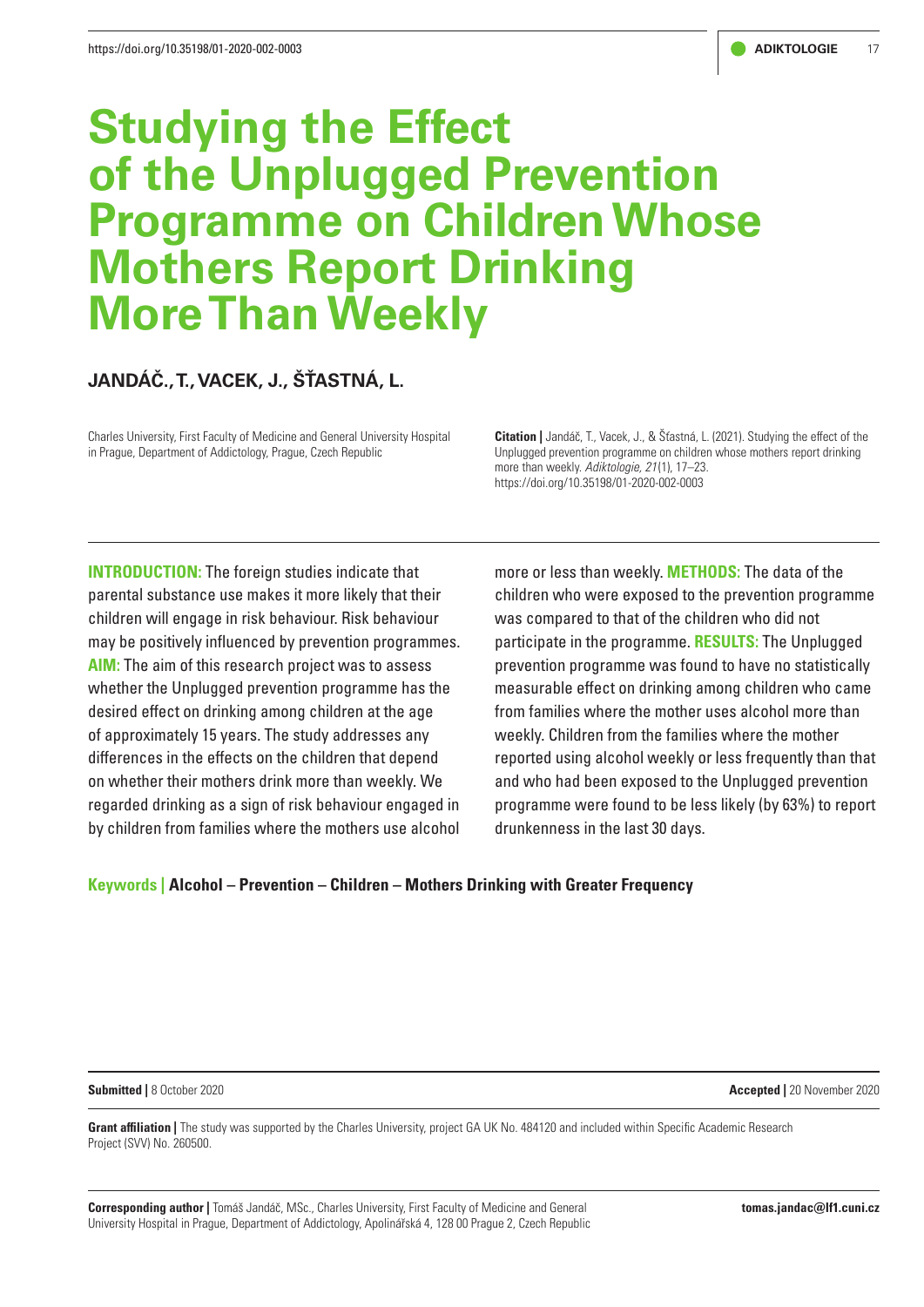#### **• <sup>1</sup> INTRODUCTION**

Substance use among children has seen some changes in recent years which include lower rates of drinking and tobacco use. According to the ESPAD international survey from 2015, there was a major drop in alcohol use among the 16-yearold respondents in comparison with 2011. The figures under study involved the prevalence of drinking during the past 12 months and 30 days. The rates of risky drinking also declined. The average age of the onset of alcohol use has been on the rise in recent years. The drink of choice is beer, followed by spirits (Mravčík et al., 2016). The declining trends in substance use observed between 2011 and 2015 continued in 2016 (Chomynová et al., 2016).

While the above studies suggest positive trends in substance use among children, they should not stop us from developing prevention programmes. Czech children rank high in international prevalence studies and the figures reported by these projects continue to raise concerns. The cornerstone of the development of prevention programmes was the articulation of quality standards which also account for the evaluation of activities. Each well-planned and effective prevention programme should include an evaluation element (Miovský et al., 2011). This work seeks to contribute to the body of papers on the evaluation of prevention programmes and highlight the importance of that component.

# **• <sup>2</sup> THEORETICAL BACKGROUND**

Children's and adolescents' substance use is associated with a wide range of adverse consequences, including early termination of school attendance, disruption of family relationships, and criminal offending and delinquency. It should also be pointed out that substance use at an early age is a common cause or circumstance of adolescents' deaths, including suicides, accidents, and violent acts (Kim & Dickstein, 2013).

In terms of the onset of alcohol use, the period between 11 and 14 years of age is significant for a number of reasons. The majority of those who consume alcohol (whether in problematic or socially acceptable ways) had their first drink at that age. The majority of those who struggle with alcohol dependency report having had their first drink at the age of 13, while the majority of those who have issues with alcohol use in adulthood report having had their first drink when they were 14. During this period of life, people also seem to show the greatest sensitivity to preventive interventions. It can be explained by the possibility of influencing individuals' psychological development, which is marked by unprecedented changes at that age. In addition, interventions can have a bearing on a number of social changes that also occur (Dooley & Prause, 2008).

#### **2.1 Risk factors for drinking among children and adolescents**

Individual risk factors for early drinking include family behaviour and attitudes towards the use of alcohol and other addictive substances and poor and inconsistent family and household management (for example, a lack of maternal involvement in activities with children, poor discipline within the family, and low parental expectations of children's education are reported). Other risk factors include conflicts in the family, poor ties with the family and among the family members, early and persistent behavioural problems, poor academic performance and dropping out of school, low levels of engagement or commitment to school, social exclusion from the class, friendship with and admiration for drugusing peers, feelings of alienation and rebelliousness, attitudes showing admiration of drug use, and the early onset of a drug career (Hawkins et al., 1992). Parental drinking as a risk factor for children's alcohol use has been addressed by various studies. Some of them explored the topic of children being initiated into drinking by their parents at home. Van der Vorst (2010) noted that this may be more harmful than previously believed. Other studies suggest that parental drinking is a risk factor for the early onset of alcohol use (Seljamo et al., 2006). On the other hand, Jiang Yu (2003) found that parental drinking per se had no significant effect on children's alcohol use.

## **2.2 The Unplugged prevention programme and evaluation of preventive programmes in the Czech Republic**

In addition to drug supply reduction, prevention, including drug demand reduction as its integral part, constitute the key drug policy tools in many developed countries and their communities. These elements are also the cornerstones of the Czech national drug strategy. The core objectives of demand reduction include scaling up the availability of prevention programmes and improving their effectiveness. In the Czech Republic, prevention programmes have seen dramatic development and changes in the last 25 years. As in other helping professions, prevention efforts aimed at risk behaviour are generally underpinned by evidence-based approaches (Jurystová et al., 2009).

Unplugged is a school-based prevention programme aimed at tackling substance use. It targets sixth-graders, generally aged from 11 to 14 (this age range may vary from country to country).

Students who completed the Unplugged programme in the sixth grade then receive the n-Prevention programme in the next grade. This follow-up programme in the seventh grade consists of four lessons. Providing more of a general background, the first two lessons cover social norms, social beliefs, refusal skills, and gender-specific differences. The other two lessons address neurological aspects and the effects of substance use (Gabrhelík et al., 2014).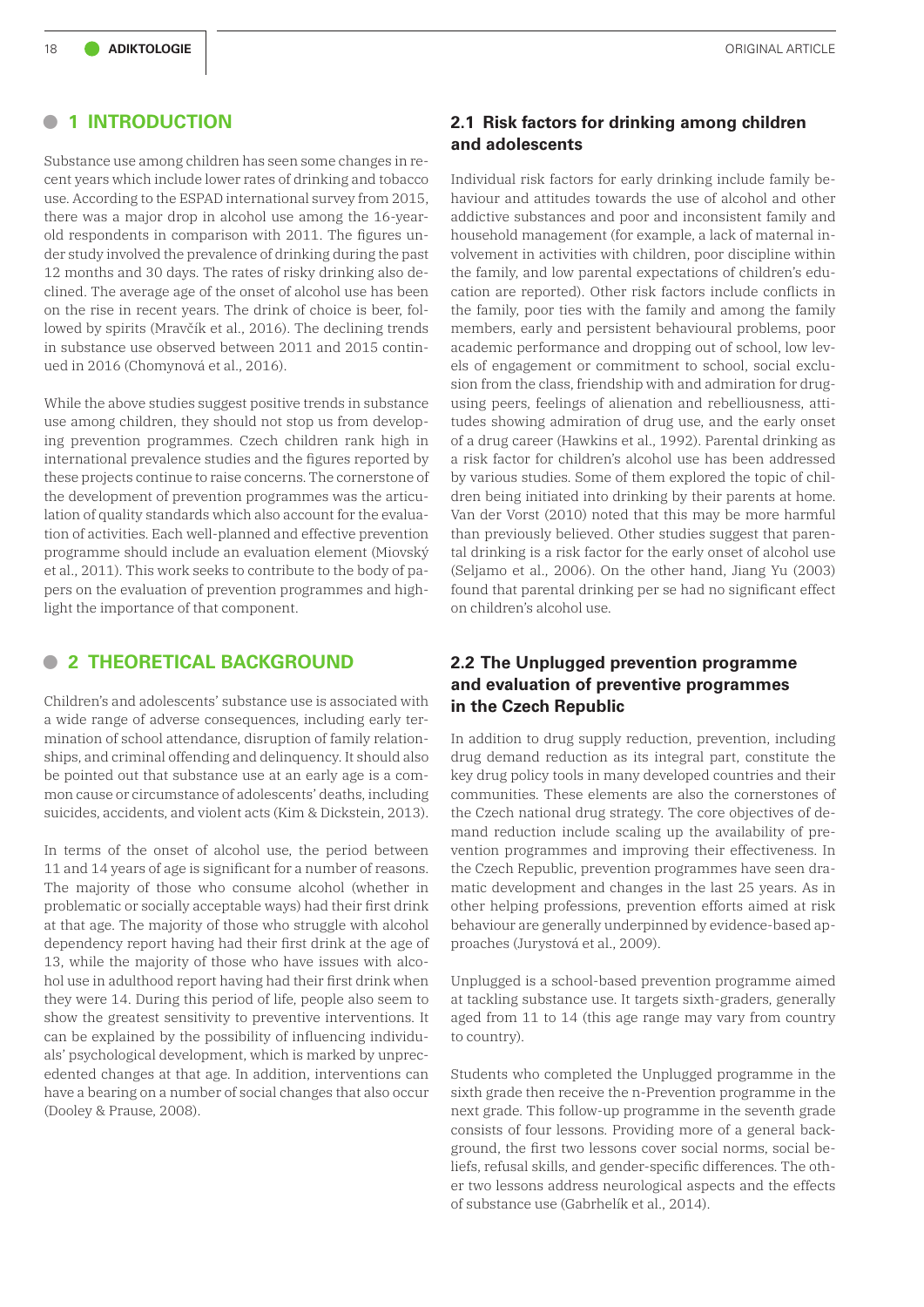One study focusing on evaluation of the Unplugged programme looked into its effectiveness in terms of smoking cannabis. The study reported a measurable and statistically significant positive effect on regular use. The difference was observable immediately after the intervention, three months after the intervention, and at a 24-month follow-up. Three months after the intervention smoking was reported by 1.3% of the respondents from the experimental group (exposed to the prevention programme), in comparison to 4.4% of the respondents in the control group. Two years later, smoking was reported by 18.6% of the respondents from the experimental group and 23.8% of those from the control group (Novák et al., 2011).

Other Czech researchers sought to evaluate prevention programmes in the Prague 6 District. The main objective of this project was to compare the outcomes of basic prevention and a community prevention programme. The study found a positive effect of the interventions implemented as part of the programme on risky alcohol use among children (Miovský et al, 2006).

# **• <sup>3</sup> AIM OF THE RESEARCH**

To find whether there is an association between the effect which the Unplugged prevention programme interventions have on children on the one hand and their mothers' frequency of alcohol use on the other hand.

#### **• <sup>4</sup> HYPOTHESES**

- 1. The Unplugged programme interventions are effective in reducing drunkenness in the last 30 days among children whose mothers drink more than weekly.
- 2. The Unplugged programme interventions are effective in reducing the 30-day prevalence of alcohol use among children whose mothers drink more than weekly.
- 3. The Unplugged programme interventions are effective in reducing drunkenness in the last 30 days among children whose mothers do not drink more than weekly.
- 4. The Unplugged programme interventions are effective in reducing the 30-day prevalence of alcohol use among children whose mothers do not drink more than weekly.

# **• <sup>5</sup> STUDY SAMPLE AND DATA COLLECTION AND ANALYSIS METHODS**

Schools were randomly selected as part of the Unplugged project. The schools were stratified according to their affiliation with a city district/region and size. Subsequently, the schools were randomly assigned to one of three groups (Control, Experiment 1 – exposed to Unplugged, and Experiment 2 – exposed to Unplugged and another follow-up prevention programme, i.e. n-Prevention). The randomisation finally yielded a sample of 70 schools from the study population of 565 schools in Prague, Brno, the Brno-Country District, and the Tišnov and Přerov areas. In Prague there were 33 middle schools and six lower secondary schools (six- and eight-year grammar schools) that participated in the study. In Brno there were 22 middle schools and one lower secondary school. The last area that was subjected to randomisation was that of Přerov and the surrounding municipalities, from which five middle schools and three lower secondary schools were recruited.

The sample comprised students in the sixth grades of middle schools and first-year students at lower secondary schools who participated in, and entered, the Unplugged project in the 2013/2014 academic year. In total there were 2,571 students and 1,931 of their parents. This sample was further tested until the 2016/17 academic year, inclusive. Girls accounted for 51% of the total number of the students. The most frequent age of the children was 11. The most frequent age of the parents was 40–49, followed by the 30–39 age range. Parents' questionnaires for matching were completed between the first and second waves of the collection of the children's questionnaires. Together, all the data collection waves yielded a total of 15,289 questionnaires. Another processing stage resulted in the exclusion of questionnaires with nonsensical input. 10,102 questionnaires were matched to provide pairs. As we were looking for data self-reported by mothers, we continued by processing children's questionnaires matched with parents' questionnaires completed by mothers. There were 8,338 such questionnaires, i.e. 82.5% of all the matched ones.

The Czech adaptation of the European Family Empowerment questionnaire – both the adolescents' and parents' versions – was used to assess the Unplugged programme. The children whose parents had signed a consent form to approve of the former's participation in the study were asked to complete the questionnaires. The students completed the questionnaires online in school. They did so as users identified by codes. One code was assigned to them and the second was created by themselves. The parents were given the questionnaires at a parent-teacher meeting and it was up to them whether they filled them in or not.

In this study, we worked with mothers' answers concerning their frequency of alcohol use. In the parents' questionnaire, the relevant question read: "How often do you drink alcohol?" For the purposes of our analysis, we used the response "weekly" as a clear-cut threshold. One group thus comprised the mothers who did not drink alcohol at all or did so once per week or less, at a maximum. The other group consisted of the mothers who reported engaging in alcohol use more frequently than weekly, i.e. twice per week or more often.

The effects of the prevention programmes were measured by the prevalence of drinking among the students (dependent variable). Specifically, the students were assessed for the prevalence of alcohol use in the last 30 days and drunkenness in the last 30 days. The data was analysed by means of statistical modelling on the basis of the GEE (generalized estimation equation) correlation analysis in the SPSS program.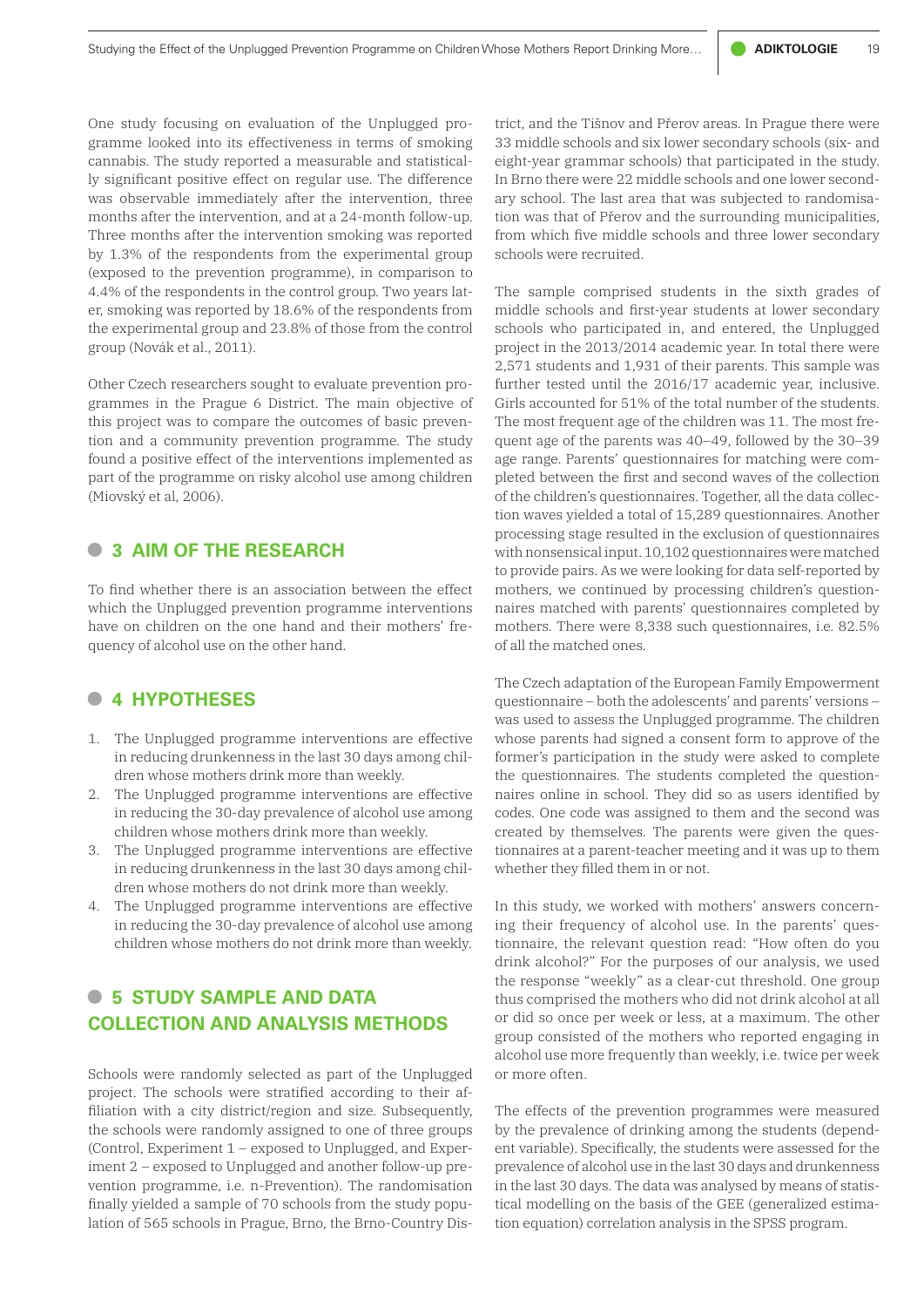#### **• <sup>6</sup> RESULTS**

The relevant measure looked for in the mothers who had completed the study questionnaires was their frequency of drinking. The respondents were asked to identify with one of seven options. The first option – no alcohol use – was chosen by 10.7% of the respondents, 25.6% of the mothers reported drinking less than once a month, 21.4% reported drinking monthly and 26.2% weekly. More frequent alcohol use, i.e. 2–4 times a week, was indicated by 11.2%, while daily or almost daily drinking was reported by 2% of the respondents. In total, 2.9% of the respondents chose the "I don't know" option.

We pooled the ratings for the question "How often do you drink" included in the parents' questionnaire. The responses "Never" to "Weekly" were aggregated under one variable. The responses involving the frequencies "Twice a week" to "Daily" were aggregated under another variable. The "don't know" responses were not included in the data. We thus made a clear-cut distinction between the mothers, dividing them into those who drank alcohol at a frequency higher than weekly and those who did not.

## **6.1 The effect of the prevention programme on the 30-day prevalence of children's alcohol use**

*Table 1* summarises the data pertaining to the children of the mothers who reported drinking frequencies ranging from non-using up to weekly alcohol use (inclusive). The data for the second group of the children of the mothers who reported using alcohol more than weekly is provided in *Table 2*. Those children who had completed the Unplugged and n-Prevention programmes came under the first group (Group 1). The children who had only completed the Unplugged programme were assigned to the second group (Group 2). The children who had completed neither of the above programmes comprised the control group (Group 3). We thus compared the data of the children who had completed the Unplugged programme (alone or in combination with the follow-up n-Prevention programme) with the control group consisting of children who had been exposed to no intervention. Statistical significance levels were not reached for any of the variables under study. The values ranged from Sig. = 0.126 to Sig. = 0.979 (*Table 1* and *Table 2*).

The Unplugged programme seems to have no statistically relevant effect on children's drinking in the last 30 days; the calculations did not produce any statistically significant levels. Hypotheses 2 (The Unplugged programme interventions are effective in reducing the 30-day prevalence of alcohol use among children whose mothers drink more than weekly) and 4 (The Unplugged programme interventions are effective in reducing the 30-day prevalence of alcohol use among children whose mothers do not drink more than weekly) were not corroborated.

#### **6.2 The effect of the prevention programme on children's drunkenness in the last 30 days**

Dividing the adolescent respondents into those with drinking and non-drinking mothers, we found that Unplugged

**Table 1 |** The effect of the prevention programme on the 30-day prevalence of alcohol use among children whose mothers do not report drinking more than weekly

| <b>Parameter Estimates</b> |         |                     |                                 |         |                        |         |      |        |                                            |        |  |  |
|----------------------------|---------|---------------------|---------------------------------|---------|------------------------|---------|------|--------|--------------------------------------------|--------|--|--|
| Parameter                  | B       | <b>Std</b><br>Error | 95% Wald Confidence<br>Interval |         | <b>Hypothesis Test</b> |         |      | Exp(B) | 95% Wald Confidence<br>Interval for Exp(B) |        |  |  |
|                            |         |                     | Lower                           | Upper   | Wald Chi-<br>Square    | df      | Sig. |        | Lower                                      | Upper  |  |  |
| (Intercept)                | $-.028$ | .1783               | $-.377$                         | .322    | .024                   |         | .876 | .973   | .686                                       | 1.379  |  |  |
| $[group=1]$                | .003    | .1050               | $-.203$                         | .209    | .001                   |         | .979 | 1.003  | .816                                       | 1.232  |  |  |
| [group=2]                  | $-.032$ | .0972               | $-.222$                         | .159    | .107                   |         | .744 | .969   | .801                                       | 1.172  |  |  |
| $[group=3]$                |         | . .                 | $\cdot$                         | $\cdot$ | $\sim$                 | $\cdot$ | . .  |        |                                            | $\sim$ |  |  |

**Table 2 |** The effect of the prevention programme on the 30-day prevalence of alcohol use among children whose mothers report drinking more than weekly

| <b>Parameter Estimates</b> |         |               |                                 |       |                        |    |      |        |                                            |         |  |
|----------------------------|---------|---------------|---------------------------------|-------|------------------------|----|------|--------|--------------------------------------------|---------|--|
| Parameter                  | B       | Std.<br>Error | 95% Wald Confidence<br>Interval |       | <b>Hypothesis Test</b> |    |      | Exp(B) | 95% Wald Confidence<br>Interval for Exp(B) |         |  |
|                            |         |               | Lower                           | Upper | Wald Chi-<br>Square    | df | Sig. |        | Lower                                      | Upper   |  |
| (Intercept)                | .411    | .4459         | $-462$                          | 1.285 | .851                   |    | .356 | 1.509  | .630                                       | 3.616   |  |
| $[group=1]$                | $-.387$ | .2528         | $-0.882$                        | .109  | 2.342                  |    | .126 | .679   | .414                                       | 1.115   |  |
| [group=2]                  | $-.032$ | .2417         | $-506$                          | .442  | .018                   |    | .895 | .968   | .603                                       | 1.555   |  |
| $[group=3]$                |         |               |                                 |       | $\cdot$                |    |      |        |                                            | $\cdot$ |  |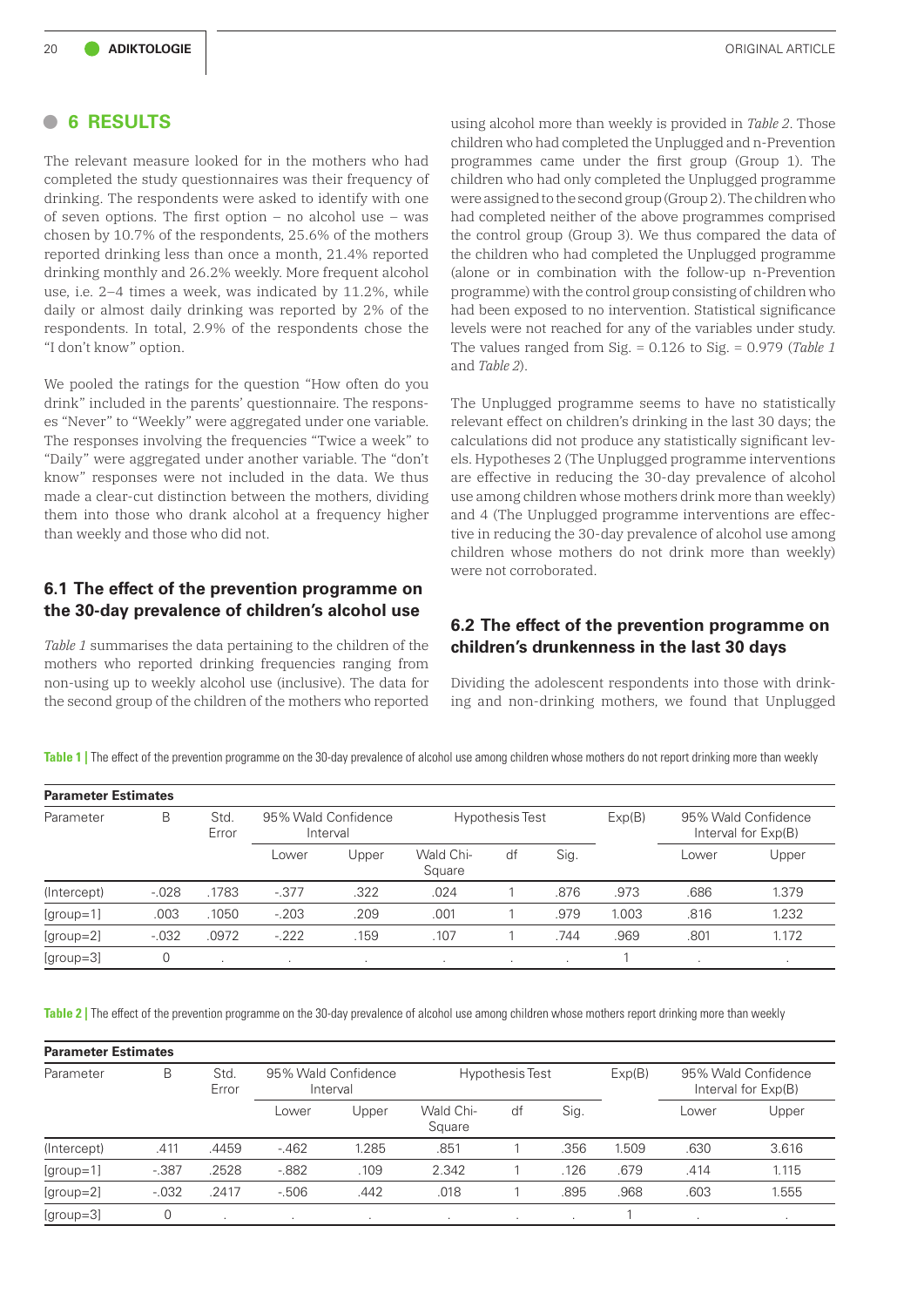**Table 3 |** The effect of the prevention programme on drunkenness in the last 30 days among children whose mothers do not report drinking more than weekly

| <b>Parameter Estimates</b> |          |                     |                                 |          |                        |    |      |        |                                            |       |  |
|----------------------------|----------|---------------------|---------------------------------|----------|------------------------|----|------|--------|--------------------------------------------|-------|--|
| Parameter                  | B        | <b>Std</b><br>Error | 95% Wald Confidence<br>Interval |          | <b>Hypothesis Test</b> |    |      | Exp(B) | 95% Wald Confidence<br>Interval for Exp(B) |       |  |
|                            |          |                     | Lower                           | Upper    | Wald Chi-<br>Square    | df | Sig. |        | Lower                                      | Upper |  |
| (Intercept)                | $-1.663$ | .3360               | $-2.322$                        | $-1.005$ | 24.509                 |    | .000 | .189   | .098                                       | .366  |  |
| $[group=1]$                | $-.009$  | .1881               | $-.378$                         | .359     | .002                   |    | .961 | .991   | .685                                       | 1.432 |  |
| $[group=2]$                | $-.474$  | .1885               | $-0.843$                        | $-104$   | 6.312                  |    | .012 | .623   | .430                                       | .901  |  |
| $[group=3]$                | 0        |                     |                                 |          |                        |    |      |        |                                            |       |  |

**Table 4 |** The effect of the prevention programme on drunkenness in the last 30 days among children whose mothers report drinking more than weekly

| <b>Parameter Estimates</b> |          |               |                                 |       |                        |    |      |        |                                            |       |  |  |
|----------------------------|----------|---------------|---------------------------------|-------|------------------------|----|------|--------|--------------------------------------------|-------|--|--|
| Parameter                  | B        | Std.<br>Error | 95% Wald Confidence<br>Interval |       | <b>Hypothesis Test</b> |    |      | Exp(B) | 95% Wald Confidence<br>Interval for Exp(B) |       |  |  |
|                            |          |               | Lower                           | Upper | Wald Chi-<br>Square    | df | Sig. |        | Lower                                      | Upper |  |  |
| (Intercept)                | $-1.538$ | .8466         | $-3.197$                        | .122  | 3.299                  |    | .069 | .215   | .041                                       | 1.129 |  |  |
| $[group=1]$                | $-418$   | .5571         | $-1.510$                        | .674  | .564                   |    | .453 | .658   | .221                                       | 1.961 |  |  |
| $[group=2]$                | $-.478$  | .4333         | $-1.328$                        | .371  | 1.218                  |    | .270 | .620   | .265                                       | 1.449 |  |  |
| $[group=3]$                | 0        |               | ٠.                              |       |                        |    |      |        |                                            |       |  |  |

was effective in the non-drinking mothers' children (Sig. = 0.012). The probability of such children becoming drunk in the last 30 days was  $62.3\%$  lower (Exp(B) = 0.623). Such a probability was lower in the children who had completed the Unplugged programme (*Table 3*).

The Unplugged programme interventions seem to have no statistically measurable effect on the occurrence of drunkenness among children whose mothers show alcohol use at a frequency exceeding weekly drinking (*Table 4*). Hypothesis 1 (The Unplugged programme interventions are effective in reducing drunkenness in the last 30 days among children whose mothers drink more than weekly) was not corroborated.

Children who had completed the Unplugged programme and whose mothers did not report drinking at a frequency in excess of weekly use were 62.3% less likely to have experienced drunkenness in the last 30 days. Hypothesis 3 (The Unplugged programme interventions are effective in reducing drunkenness in the last 30 days among children whose mothers do not drink more than weekly) was corroborated.

## **• <sup>7</sup> DISCUSSION**

Our study focused on maternal drinking frequency as a quality of parenting. Our research concerned alcohol as a substance of choice, as, historically, alcohol has a long cultural tradition in the Czech Republic. It is therefore no exaggeration to include in the statistical model calculations the data collected from children aged 11½.

The main objective of this work was to study the effects of the Unplugged prevention programme interventions (whether in combination with the n-Prevention programme or alone) on children's drinking depending on their mothers' frequency of alcohol use. The children's data was divided into two groups: 1) that pertaining to children whose mothers were non-drinkers or used alcohol from monthly up to weekly and 2) that pertaining to children whose mothers reported drinking more frequently than weekly, specifically twice per week to daily. The prevalence of alcohol use among the children in the last 30 days was looked for. The question that was relevant asked about any alcohol use by the children. The second measure under study among the children was the occurrence of drunkenness in the last 30 days, i.e. alcohol intoxication as subjectively perceived by the children.

Our results don't support the findings of Novák (2011), who showed a statistically significant effect of the programme on the prevalence of smoking cannabis among children. Because our results don't show effect of the programme on the prevalence of alcohol drinking. Miovsky (2006) found an effect of the prevention programme on the experimental group in that the students who had been exposed to the intervention drank a greater volume of alcoholic drinks, but with a low alcohol percentage. We found a lower probability of drunkenness among the children who had completed the Unplugged programme and whose mothers did not report drinking at a frequency in excess of weekly use.

A large-scale metaanalysis of evaluations of Dutch prevention programmes found that the interventions yielded no significant effect on high-risk school children as regards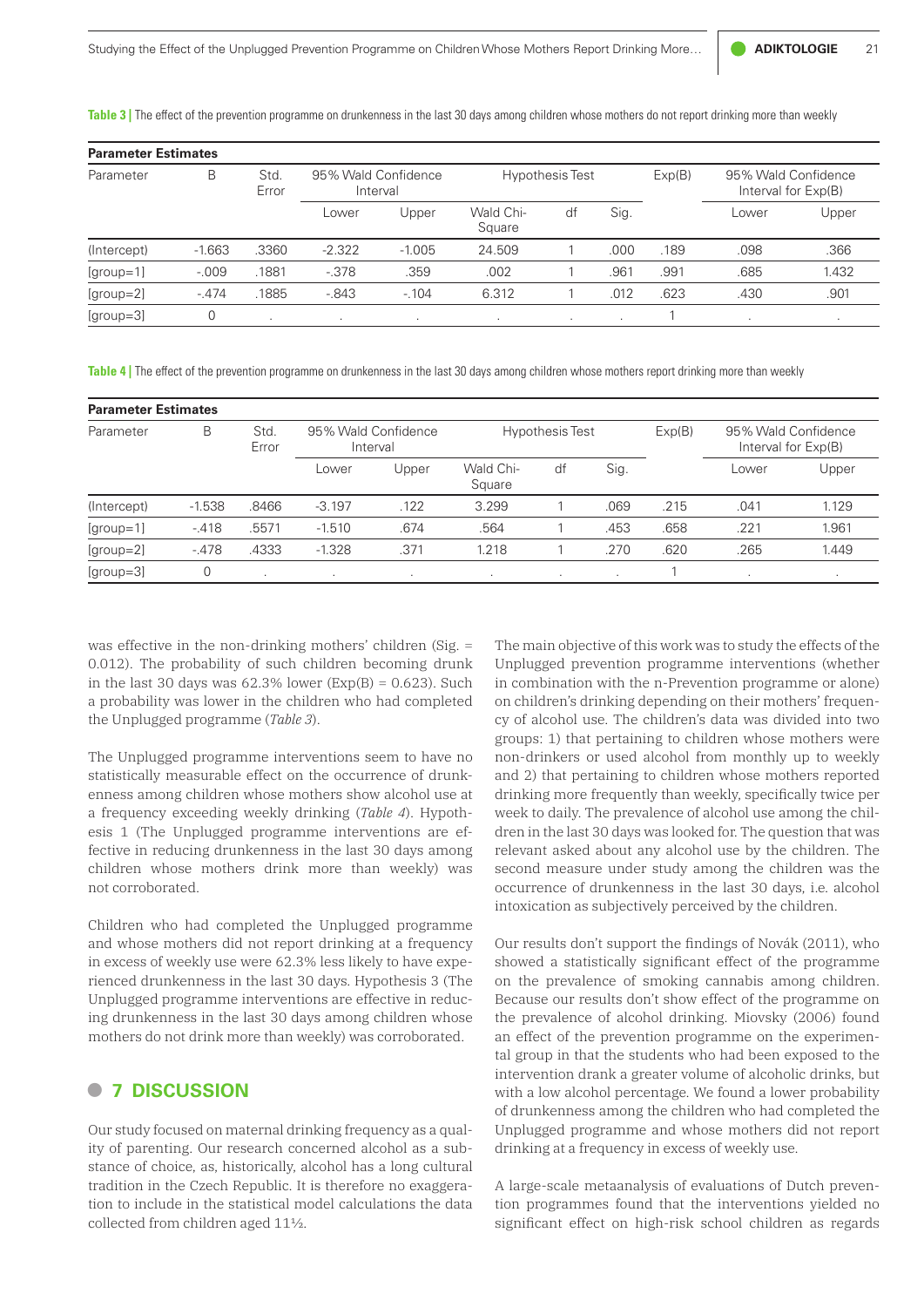smoking, drinking, and drug use (Onrust et al., 2016). We found a significant effect on the reduction of the probability of drunkenness among the children whose mothers did not report drinking at a frequency in excess of weekly use.

Unplugged is a prevention programme featuring interventions aimed at modifying attitudes, developing substance refusal skills, and shaping normative beliefs. It has been noted that the effects of such interventions may show with some delay; for certain indicators, the effects may be stronger with the time that has lapsed since the baseline testing (Gabrhelík et al., 2016). Positive effects of the interventions or their statistically measurable effect may thus be observable in the future instantiations of the data collection.

One limitation of our study was the 55% response rate as regards parents' questionnaires. This made it impossible to match all the children's questionnaires with their parents' counterparts and, accordingly, caused gaps in the data reflecting the parents' perspectives on their family lives. Only the children's questionnaires that could be matched with their parents' ones were processed in the next stage. These matched questionnaires were then screened for pairs, in which the parents' questionnaire had been completed by the mother for herself. For the purposes of our study, it was important to obtain the mothers' self-reports about the frequency of their drinking. Together, all the waves of the study yielded a total of 15,289 questionnaires. After all the irrelevant data had been excluded, the final sample consisted of 8,336 questionnaires.

Another limitation of the study may involve the quality of the questionnaires returned by the parents, or mothers. The questionnaires may have been more likely to be returned by those mothers associated with socially more healthy settings, where participation in children's educational process (attendance at teacher-parent meetings) and research into school-based prevention is seen as a benefit and social norm. Therefore, mothers facing socio-economic issues and, hence, being more likely to engage in substance use may have been under-represented in the study. Drinking at a frequency exceeding weekly alcohol use was reported by 13.2% of all the mothers.

The choice of the statistical method may also be a limitation. Finally, the repeated administration of the same questionnaires to the same children may have caused the respondents to grow impatient and provide untrue responses.

sections. All the authors approved the final version of the manuscript.

#### **• 8 CONCLUSIONS**

Researchers suggest that the Unplugged programme interventions may not be sufficient for high-risk children and recommend that they should be reinforced with additional types of specific targeted interventions. The programme should last longer than one academic year. We suggest that children should not be divided into groups according to their mothers' drinking.

**Authors' contributions:** Tomáš Jandáč is the main and corresponding author. Jaroslav Vacek suggested the data analysis methods. Lenka Šťastná supervised the study and was involved in the drafting of the Discussion and Conclusion

**Declaration of interest:** The authors report no conflicts of interest.

**Acknowledgments:** We gratefully thank Assoc. Prof. Roman Gabrhelík, PhD for his external supervision and involvement in the study.